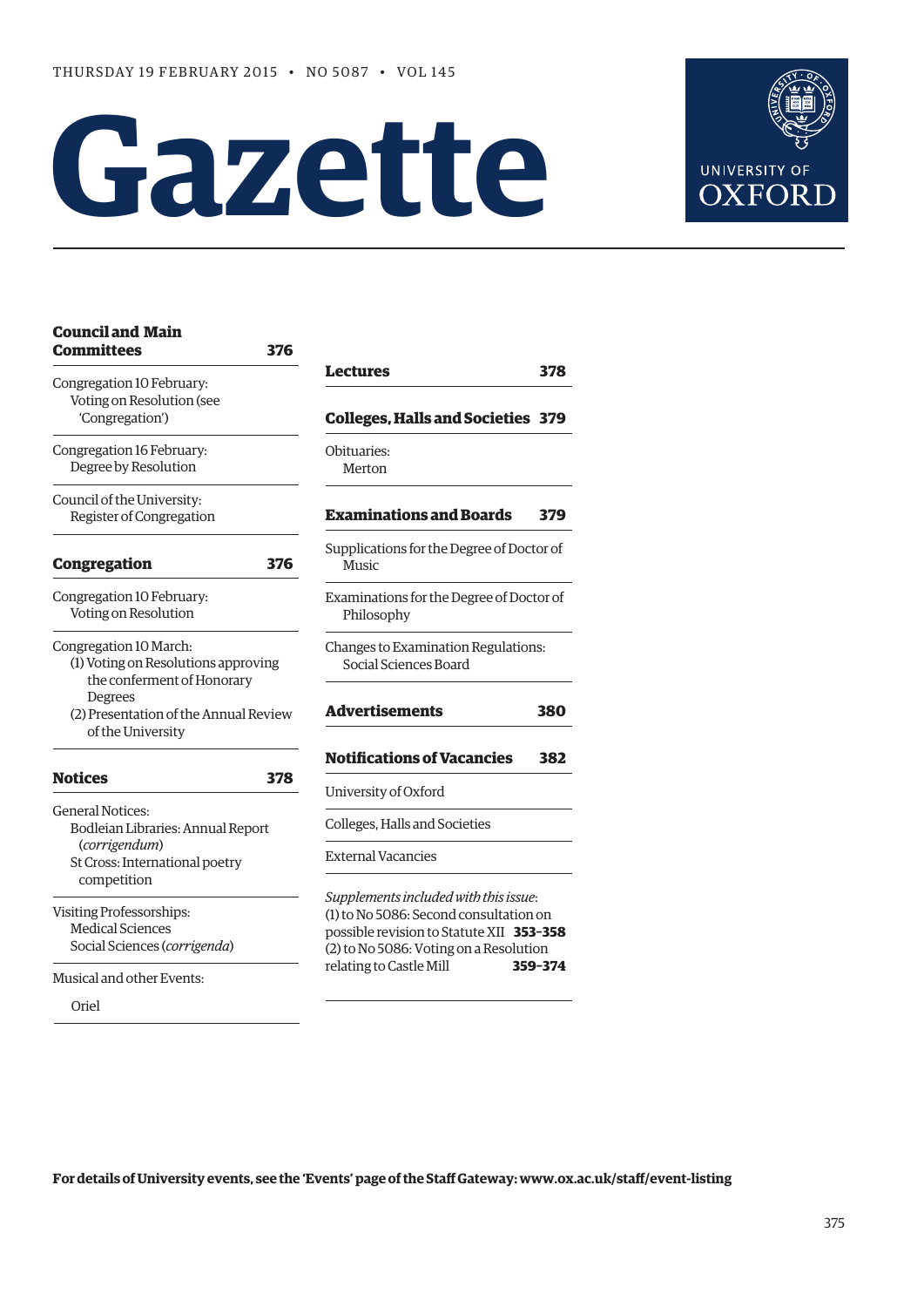# <span id="page-1-0"></span>Council and Main Committees

# Congregation

#### **Congregation** 10 February

# **Voting on Resolution**

Since more than 50 members of Congregation have requisitioned a postal vote on the resolution relating to Castle Mill, the rejection of the resolution in Congregation on 10 February (see *Gazette* No 5086, 12 February 2015, p345) is not confirmed, and a postal vote will now take place.

For further information see 'Congregation' below.

**Congregation** 16 February

**Degree by Resolution**

*This content has been removed as it contains personal information protected under the Data Protection Act.*

# Lehdonvirta, V A, Oxford Internet Institute Lyon, S-A M, Blavatnik School of Government Matthews, M, Wellcome Trust Centre for Human Genetics O'Connell, J R, IT Services Portass, R N, Oriel Ritchie, A J, St Catherine's Smith, P W, National Perinatal Epidemiology Unit Spare, J J, Corpus Christi Woolhouse, C M, Undergraduate Admissions and Outreach Office Wright, F E, Sir William Dunn School of Pathology

# **Divisional and Faculty Boards**

For changes in regulations for examinations see 'Examinations and Boards' below.

# **Council of the University**

# **Register of Congregation**

Mr Vice-Chancellor reports that the following names have been added to the Register of Congregation:

Beard, PF, Exeter Buckley, N J, Faculty of Clinical Medicine Ceccherini, I, Lincoln Clifford, N T, Sub-department of Particle Physics Daley, A C, St Edmund Hall Elliott, V F, St Hilda's Forrest, J A, Worcester Franklin, P, Trinity Frost, J R, Sub-department of Particle Physics Gazo-Cervero, A, Department of Computer Science Highton, A J, Faculty of Clinical Medicine King, S M, Facilities Management (UAS)

# **Congregation** 10 February

# **Voting on Resolution**

Since more than 50 members of Congregation have requisitioned a postal vote on the resolution relating to Castle Mill, the rejection of the resolution in Congregation on 10 February (see *Gazette* [No 5086, 12 February 2015, p345\) is not](https://www.ox.ac.uk/gazette/2014-2015/12february2015-no5086/councilandmaincommittees/#199262)  confirmed, and a postal vote will now take place.

#### *Signatories to requisition*:

Jack Beatson, Merton Mette Berg, Anthropology W J Blair, Queen's Timothy Bradshaw, Regent's Park Julia Bray, St John's W R C Briant, St Cross Anna Brown, Nuffield Department of Population Health Christopher Brown, Worcester Theresa Burt de Perera, St John's Dexter Canoy, Nuffield Department of Population Health Jane Caplan, St Antony's E Carmichael, St John's Peter J Collins, St Edmund Hall Rory Collins, St Cross Stephanie Dalley, Somerville Jill M Dawson, Nuffield Department of Population Health Jan-Georg Deutsch, St Cross Robert J W Evans, Oriel Keith N Frayn, Green Templeton Judith Freedman, Worcester Robert Gildea, Worcester Susan Gillingham, Worcester Stephen Goddard, St Catherine's C Gosden, Keble AS Goudie, St Cross RB P Harrison, Saïd Business School Paul Harvey, Jesus M Hawcroft, Keble Martin Henig, Wolfson William Herrington, Nuffield Department of Population Health Daniel Isaacson, Wolfson Jane Kaye, St Cross Basil Kouvaritakis, St Edmund Hall John R Krebs, Jesus Diarmaid MacCulloch, St Cross Peter Mackridge, St Cross Judith Maltby, Corpus Christi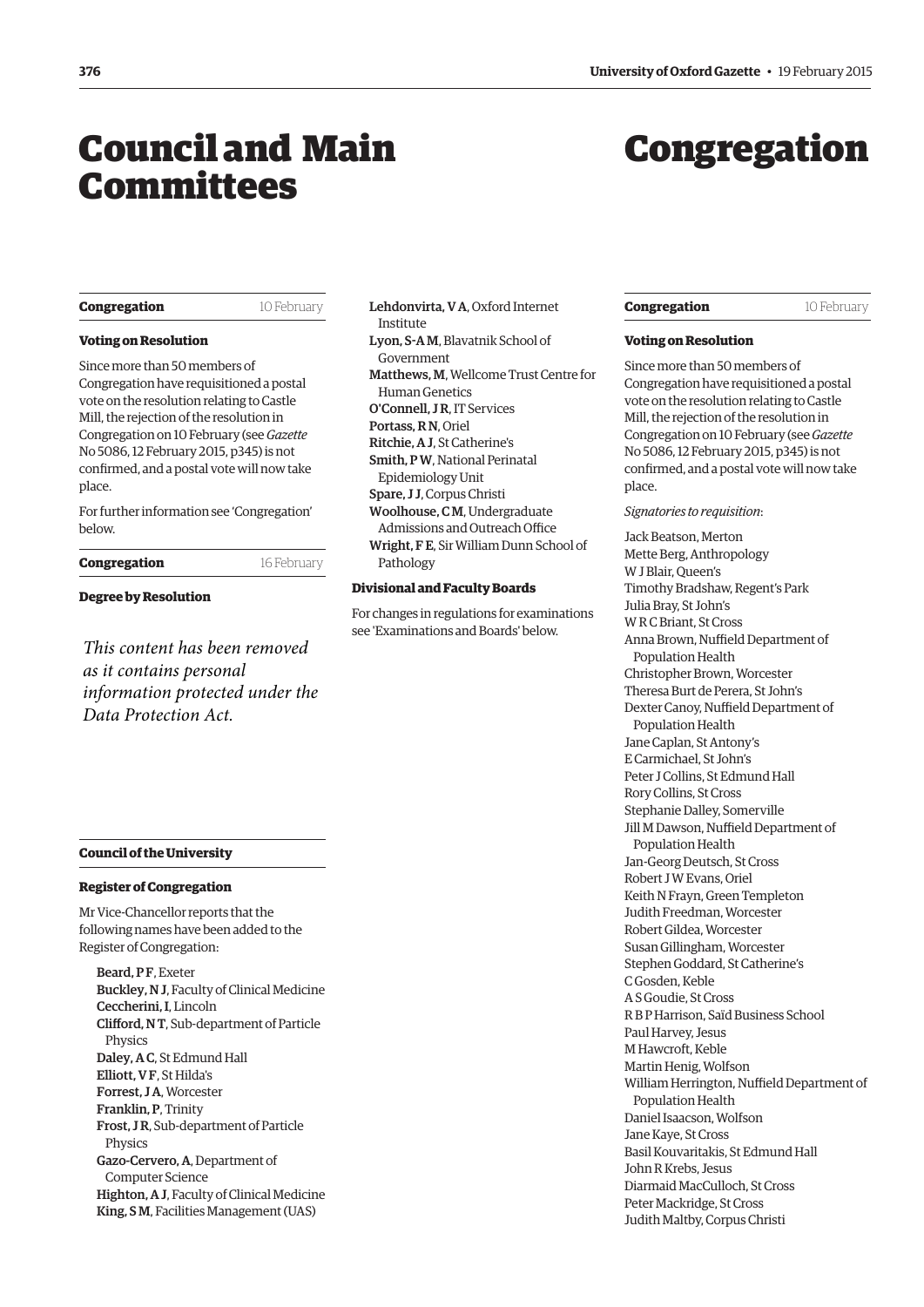Timothy Morris, Green Templeton Piers Charles Gillespie Nye, Balliol Avner Offer, All Souls Sarah Phibbs, Museum of Natural History Fernanda Pirie, St Cross Oliver Pooley, Oriel Hilary Priestley, St Anne's C W G Redman, LMH Jane Roberts, Nuffield S G Roberts, St Edmund Hall Antony Gervase Rosser, St Catherine's Michael Sharpe, St Cross Wendy Shepherd, Museum of Natural History Janet Stott, Museum of Natural History Kate Tunstall, Worcester N Van Hear, St Cross Robin Ward, St Stephen's House Simon Richard Whalley, Keble Andrew Wilkinson, All Souls R W Zetter, Green Templeton

#### *Text of Resolution*

Congregation welcomes the conclusions of the EIA, resolves that of the three options that it offers for mitigation of the environmental damage caused by the Castle Mill Development, Option 3 is the only one that offers substantial mitigation, and therefore instructs Council to proceed with mitigation work according to the recommendations of Option 3.

(For a full list of the proposers of the Resolution and Council's response, see *Gazette* [No 5083, 22 January 2015, p254.](http://www.ox.ac.uk/gazette/2014-2015/22january2015-no5083/congregation/#194944))

#### *Voting*

At the Congregation meeting on 10 February the resolution was rejected (for: 210; against: 536). Following the requisition of a postal vote by more than 50 members of Congregation, the resolution will be submitted to a postal vote for confirmation or rejection in accordance with Part 4 of Congregation Regulations 2 of 2002.

Voting papers will be sent to members of Congregation on Thursday, 19 February. Completed voting papers must be returned to the Registrar **not later than noon on Thursday, 5 March**.

The transcript of the debate on the resolution is published as Supplement (2) to *Gazette* No 5086 (distributed with this issue of the *Gazette*) and on the Congregation website.

The Congregation website is at www. [admin.ox.ac.uk/councilsec/governance/](www.admin.ox.ac.uk/councilsec/governance/congregation) congregation.

# **Congregation** 10 March 2pm

¶ Members of Congregation are reminded that any two members may, not later than **noon on 2 March**, give notice in writing to the Registrar that they intend to oppose or amend any of the resolutions below or wish to discuss the Annual Review of the University (see the note on the conduct of business in Congregation below). If no such notice has been given, and unless Council has declared otherwise or the meeting has been adjourned, each resolution shall be carried and the Annual Review declared presented and the meeting may be cancelled.

# **(1) Voting on Resolutions approving the conferment of Honorary Degrees**

(i) That the conferment of the Degree of Doctor of Letters, *honoris causa*, upon Professor Sir Richard Evans, historian, Regius Professor of History emeritus and President of Wolfson College, University of Cambridge, Provost of Gresham College in the City of London, Fellow of the British Academy, Honorary Fellow of Jesus College, Oxford, be approved.

(ii) That the conferment of the Degree of Doctor of Letters, *honoris causa*, upon Dame Hilary Mantel, author, Fellow of the Royal Society of Literature, two-time winner of the Booker Prize, recipient of the Bodley Medal, be approved.

(iii) That the conferment of the Degree of Doctor of Letters, *honoris causa*, upon Professor Ruth Simmons, former President and Professor of Comparative Literature and Africana Sciences of Brown University, former President of Smith College, Fellow of the American Academy of Arts and Sciences, winner of the Fulbright Lifetime Achievement Medal, Chevalier of the French Legion of Honour, be approved.

(iv) That the conferment of the Degree of Doctor of Science, *honoris causa*, upon Professor Dame Ann Dowling, Professor of Mechanical Engineering, University of Cambridge, President and Fellow of the Royal Academy of Engineering, Fellow of the Royal Society, Foreign Member of the US National Academy of Engineering and of the French Academy of Sciences, be approved.

(v) That the conferment of the Degree of Doctor of Science, *honoris causa*, upon Professor Sir Magdi Yacoub, OM, Professor of Cardiothoracic Surgery at the National Heart and Lung Institute, Imperial College London, Founder and Director of Research at the Harefield Heart Science Centre, Fellow of the Academy of Medical Sciences and of the Royal Society, be approved.

(vi) That the conferment of the Degree of Doctor of Music, *honoris causa*, upon Jessye Norman, soprano, concert and opera singer, Fellow of the American Academy of Arts and Sciences, winner of the Grammy Award for Lifetime Achievement, member of the French Legion of Honour, be approved.

¶ If the resolutions are approved, the honorary degrees will be conferred at the Encaenia on 24 June. At the ceremony, an honorary degree will also be conferred upon Professor Wallace Broecker, who was unable to attend the Encaenia on 25 June 2014 at short notice.

# **(2) Presentation of the Annual Review of the University**

The Annual Review of the University for 2013–14 (Supplement \*1 to *Gazette*, Vol 145, [January 2015\) will be presented and may be](http://www.ox.ac.uk/annual-review) discussed.

# **Note on procedures in Congregation**

¶ Business in Congregation is conducted in accordance with Congregation Regulations [2 of 2002 \(www.admin.ox.ac.uk/statutes/](www.admin.ox.ac.uk/statutes/regulations/529-122.shtml) regulations/529-122.shtml). A printout of these regulations, or of any statute or other regulations, is available from the Council Secretariat on request. A member of Congregation seeking advice on questions relating to its procedures, other than elections, should contact Mrs F Burchett at the University Offices, Wellington Square (telephone: (2)80199; email: felicity. [burchett@admin.ox.ac.uk\); questions](mailto:felicity.burchett@admin.ox.ac.uk)  relating to elections should be directed to the Elections Officer, Ms S L S Mulvihill [\(telephone: \(2\)80463; email: elections.](mailto:elections.office@admin.ox.ac.uk) office@admin.ox.ac.uk).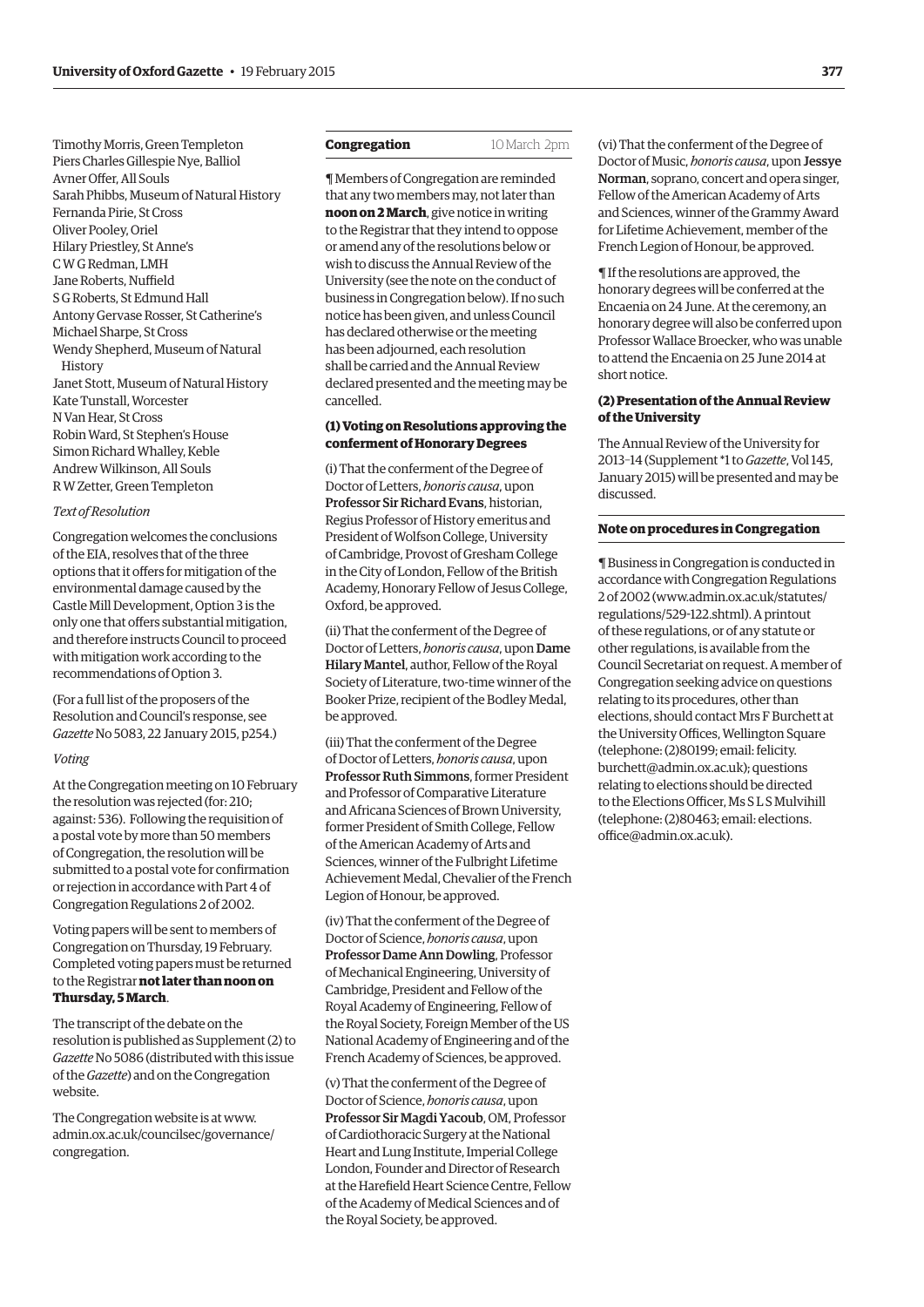# <span id="page-3-0"></span>Notices

# Lectures

## **General Notices**

# **Bodleian Libraries**

# Annual Report 2013/14

#### *Corrigendum*

Two articles, Coulter *et al* and Flodgren *et al*, were included by error in the list of peerreviewed articles co-authored by library staff in the Bodleian Libraries: Annual Report 2013/14 (published as Supplement (2) to *Gazette* No 5084, 4 February 2015). A revised version of the supplement has now been published online.

# **St Cross**

# International poetry competition

St Cross is holding the Four Corners 2015 International Poetry Competition. This is an open competition. Submission deadline: 2 July.

Up to six poems may be submitted, each up to 40 lines, on the broad theme of 'four corners'. Lead judge: Mimi Khalvati. First prize: £500. Prizewinning and commended poems will appear in a prize pamphlet.

Details: www.stx.ox.ac.uk/50/fourcorners. Enquiries: poetry@stx.ox.ac.uk.

# **Visiting Professorships**

#### **Medical Sciences**

The Medical Sciences Board has conferred the title of Visiting Professor of Global Health on A Alwan, FFPH, FRCPE, for a period of 3 years from 1 February 2015.

The Medical Sciences Board has conferred the title of Visiting Professor of Epidemiology on **L Li**, MPH MD Beijing, FFPH, for a further period of 5 years from 1 October 2014.

# **Social Sciences**

# *Corrigenda*

Previous notices announcing the conferment of title for the following visiting professorships gave incorrect end-of-tenure dates. These notices contains the correct dates:

The Social Sciences Division has, on the recommendation of the Faculty of Law, conferred the title of Visiting Professor on Mr Ben Emmerson with effect from 1 January 2014 until 31 December 2016.

The Social Sciences Division has, on the recommendation of the Blavatnik School of Government, conferred the title of Visiting Professor on Professor Sir Lawrence Freedman with effect from 1 January 2015 to 31 December 2017.

The Social Sciences Division has, on the recommendation of the Faculty of Law, conferred the title of Visiting Professor on the Rt Hon Lord Phillips of Worth Matravers with effect from 1 January 2014 until 31 December 2016.

The Social Sciences Division has, on the recommendation of the Blavatnik School of Government, conferred the title of Visiting Professor on Professor Eldar Shafir with effect from 1 January 2015 to 31 December 2017.

The Social Sciences Division has, on the recommendation of the Faculty of Law, conferred the title of Visiting Professor on Professor Andrew Simester with effect from 1 January 2014 until 31 December 2016.

# **Musical and other Events**

# **Oriel**

# Organ Recitals

The following recitals will take place at 5.15pm on Sundays in Oriel chapel. Admission free. For further details see: [www.oriel.ox.ac.uk/content/organ-recital](www.oriel.ox.ac.uk/content/organ-recital-series)series.

*22 Feb*: David Stevens, Master of the Chorister, St Anne's Cathedral, Belfast

*1 Mar*: Richard Johnson, Organist, Holy Trinity Church, Westbury-on-Trym

# **Institutes, Centres and Museums**

#### **Bodleian Libraries**

ROYAL BANK OF CANADA-BODLEIAN lecture

Stuart Barnard, Calgary, and RBC–Bodleian Fellow, will deliver the Royal Bank of Canada–Bodleian Lecture at 6pm on 19 February in the Lecture Theatre, Weston Library. All welcome. Register for a free ticket: www.bodleian.ox.ac.uk/whats-on or bookcentre@bodleian.ox.ac.uk.

*Subject*: 'Missionaries and religious print culture in Canada'

# **Colleges, Halls and Societies**

# **Balliol**

# Unlockingarchives: Balliol College Special Collections research seminar

The following lectures will be given at 1pm in Balliol's Special Collections Centre, St Cross Church, St Cross Road. Convener: Anna Sander

Professor Stephen Brown, Boston College *23 Feb*: 'Lessons learned from Balliol commentaries on Peter Lombard's *Sentences*'

#### Emily Freeman

*6 Mar*: 'John Evelyn's trees: the art of *Sylva*'

# **Nuffield**

# International Women's Day seminar

Professor Margaret MacMillan will give a seminar at 5pm on 9 March in the Large Lecture Room, Nuffield. Pre-registration [required by 3 March to: events@nuffield.](mailto:events@nuffield.ox.ac.uk) ox.ac.uk.

*Subject*: 'Women and history: as subjects and as historians'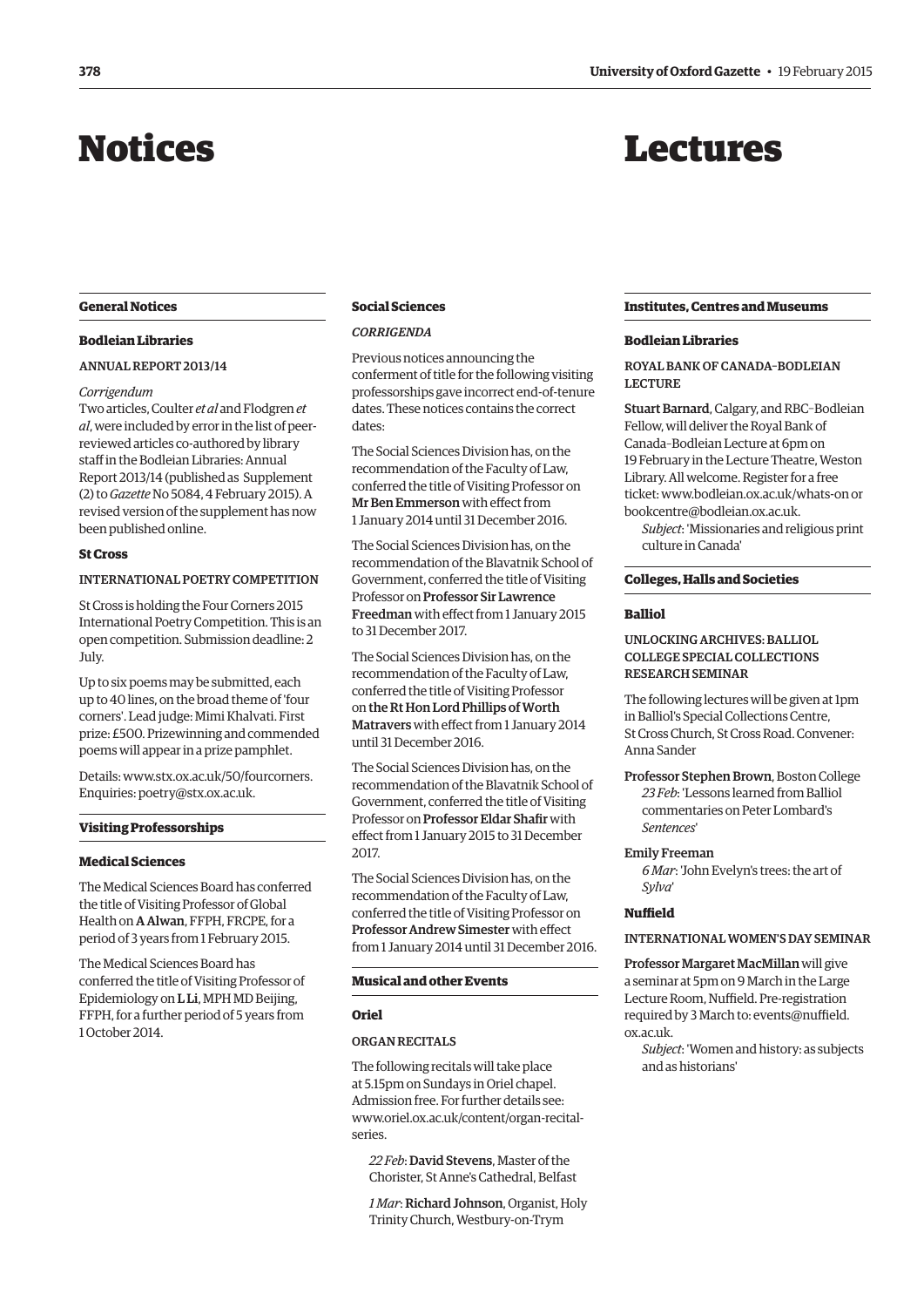# <span id="page-4-0"></span>**St Edmund Hall**

# Philip Geddes Memorial Lecture

Lyse Doucet, Chief International Correspondent, BBC News, will deliver the 2015 Philip Geddes Memorial Lecture at 5.30pm on 6 March in Room 6, Examination Schools, followed by a Q&A session. All welcome; advance booking advisable.

*Subject*: 'Killing the messenger, and the message'

# **Somerville**

# Special lecture

Professor Rajesh Thakker will lecture at 5.30pm on 27 February in the Flora Anderson Hall, Somerville. *Subject*: 'From rhinos to molecules:

lessons for clinical medicine'

# Dorothy Hodgkin Memorial **LECTURE**

Dr Petra Fromme, Arizona State, will deliver the Dorothy Hodgkin Memorial Lecture at 5pm on 12 March in the University Museum of Natural History.

*Subject*: 'The dawn of a new era in structural biology'

# Examinations and Boards

# **Supplications for the Degree of Doctor of Music**

*This content has been removed as it contains personal information protected under the Data Protection Act.*

# **Examinations for the Degree of Doctor of Philosophy**

*This content has been removed as it contains personal information protected under the Data Protection Act.*

# Colleges, Halls and Societies

#### **Obituaries**

## **Merton**

- Emily Coates, January 2015; 2004. Aged 30.
- The Rt Hon Sir Martin Gilbert, 3 February 2015; Junior Research Fellow 1962–9, Fellow 1969–94, Honorary Fellow, official biographer of Winston Churchill. Aged 79.
- Michael Green, 4 January 2015; Harmsworth Senior Scholar 1958–9, Junior Research Fellow 1959–63. Aged 81.
- Tony (Joseph) Hammond; 1954. Aged  $8<sub>0</sub>$
- Frield (Friedrich) Posch; 1956. Aged 82.

# **Changes to Examination Regulations**

For the complete text of each regulation listed below and a listing of all changes to regulations for this year to date, [please see www.ox.ac.uk/gazette/](www.ox.ac.uk/gazette/examinationregulations) examinationregulations.

#### **Social Sciences Board**

DPhil in Criminology new part-time course

MSc in Learningand Teaching (*corrigendum*) correction to effective date of change published on 29 May 2014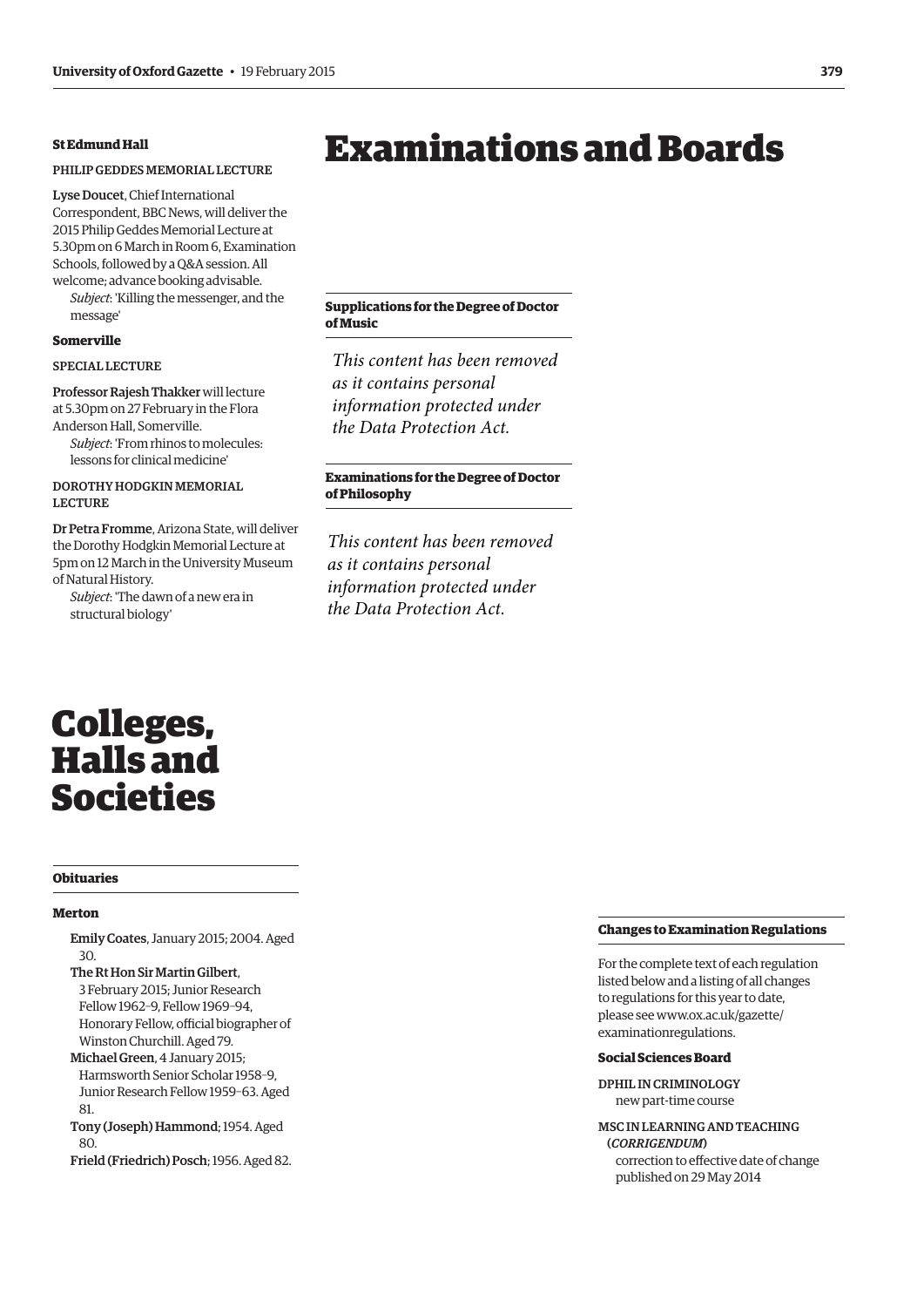# <span id="page-5-0"></span>Advertisements

#### **Advertising enquiries**

*Email*: gazette.ads@admin.ox.ac.uk *Telephone*: 01865 (2)80548 *Web*[: www.ox.ac.uk/gazette/](www.ox.ac.uk/gazette/classifiedadvertising) classifiedadvertising

#### **Miscellaneous**

#### **Call for papers**

**Call for papers**: modernities, transformations and evolving identities in post-1945 Poland. The Programme on Modern Poland is organising a conference to be held 11–12 Jun focusing on the notion of modernities and sweeping socio-economic, political and cultural changes in post-1945 Poland. Submissions invited from doctoral candidates and early career academics (completion of doctorate in last 2 years). Deadline: 15 Mar. Further i[nquiries: hubert.czyzewski@sant.](mailto:hubert.czyzewski@sant.ox.ac.uk) ox.ac.uk. [Website: http://production.sant.ox.ac.](http://production.sant.ox.ac.uk/research-centres/programme-modern-poland) uk/research-centres/programme-modernpoland.

## **Research participants sought**

**Female volunteers aged 18 or older**

required for iron and metabolism study. 2 Wed mornings, 7am to midday, John Radcliffe Hospital. Tests include: leg muscle MRI scan, bicycle exercise and bloods. Time and travel expenses compensated. You must be in good health, not pregnant, and be able to have an MRI scan. Blood donors deferred due to anaemia or iron deficiency also needed. [Ethical approval: 13/SC/0439. Email: matthew.](mailto:matthew.frise@dpag.ox.ac.uk) frise@dpag.ox.ac.uk.

# **Antiques bought and sold**

**Antiques bought and sold**: we are always looking to purchase – and we also sell – 17th– early-20th-century furniture and objets d'art including silver, pictures, library furniture, fireplace-related items, garden stoneware and seating. Contact us at Greenway Antiques, 90 Corn Street, Witney, Oxon. Open Mon–Fri 9.30–5, Sat 10–5. Tel: 01993 705026. Mobile: 07831 585014. Email: jean greenway@hotmail. com. Website: www.greenwayantiques.com.

# **Restoration and conservation of antique furniture**

**John Hulme** undertakes all aspects of restoration. 30 years' experience. Collection and delivery. For free advice, telephone or write to the Workshop, 11A High St, Chipping Norton, Oxon, OX7 5AD. Tel: 01608 641692.

## **Sell your unwanted books**

**We buy academic and non-academic used books**. If you are moving office or home, leaving the University or just need more space, we can help. We are most interested in arts, history and social sciences. Good prices paid for large or small collections and we collect from anywhere in the Oxford area. [Please contact Ross on 07720 288774 or bd@](mailto:bd@beadledavies.co.uk) beadledavies.co.uk.

## **Services offered**

**Big or small, we ship it all**. Plus free pick-up anywhere in Oxford. Also 24-hour photocopying, private mailing addresses (24-hour access and mail forwarding worldwide), binding, fax bureau, colour photocopying, mailing services and much more. Contact or visit Mail Boxes Etc, 266 Banbury Rd, Oxford. Tel: 01865 514655. Fax: [01865 514656. Email: staff@mbesummertown.](mailto:staff@mbesummertown.co.uk) co.uk. Also at 94 London Rd, Oxford. Tel: 01865 741729. Fax: 01865 742431. Email: staff@mbeheadington.co.uk.

**Car/taxi service**. Professional, reliable service for business or pleasure. Superb brand new Seat Alhambra: luxury combined with versatility. Panoramic roof, leather seats, air conditioned, lots of luggage room. Also available: luxury Audi A8 limousine with beige leather seats and air suspension to waft you to your destination in comfort and style. Alhambra prices: Heathrow £75; Eurostar £95; Cambridge £125. For more prices or advice: cliveroberts@talktalk.net. Tel: 01865 778608/07917 566077. Accounts welcome.

**Oxford's low-cost packing and shipping experts**. Lowest price rates guaranteed for University students, staff and departments, plus free boxes and collection for all shipments. Whether clothing, books, computers, fragile laboratory equipment, musical instruments, rowing oars, valuable paintings or other household items, we specialise in custom packing, storage and

worldwide delivery by road, sea and air. Pack & Send, 3 Botley Rd, Oxford, OX2 0AA. Tel: 01865 260610. Email: oxford@packsend.co.uk.

**Travel with Stile** provides reliable, professional and luxurious transportation for clients requiring passage to airports, meetings, social events, seminars and conferences. SODC-licensed for your safety, you will arrive at your destination relaxed and prepared having been collected promptly by a smartly dressed driver, driven competently and with minimal intrusion on your journey. Bookings [via phone: 07759 700930 or email: travel\\_](mailto:travel_with_stile@live.com) with\_stile@live.com.

# **Situations vacant**

**Tudor Hall School** seeks to appoint energetic and enthusiastic Alumnae Relations Officer to join the Alumnae and Development Office. Successful candidate will have previous experience of working in alumni/ae relations or proven track record of success in a role requiring a balance of event planning, creativity, administration and management. Full details of the post can be obtained from www.tudorhallschool.com or email Penny Ranken at pranken@tudorhallschool.com. Closing date: 2 Mar 2015.

**New College School** seeks Head's PA and Registrar for September 2015. The post offers the opportunity to work in lively and friendly community with a considerable level of professional responsibility, combining support for the Headmaster's administration with overall responsibility for the process of pupil admissions. Further details: Mrs Jo Asquith [01865 285560 or office@newcollegeschool.](mailto:office@newcollegeschool.org) org. Closing date: Mon 9 Mar. New College School is committed to safeguarding and promoting the welfare of children and expects all staff and volunteers to share this commitment.

**Publicity Manager**. Oxford University Press is recruiting a Publicity Manager to join our PR team. This is a busy role working across a variety of lists and products, with a focus in publicising our prestigious academic journals and their content via traditional and digital media, liaising closely with academics, authors and societies. Candidates must have relevant experience and exceptional written and verbal communication skills. For more information [please visit: https://eu1.advorto.com/OUP/](https://eu1.advorto.com/OUP/VacancyInformation.aspx?VId=18510) VacancyInformation.aspx?VId=18510.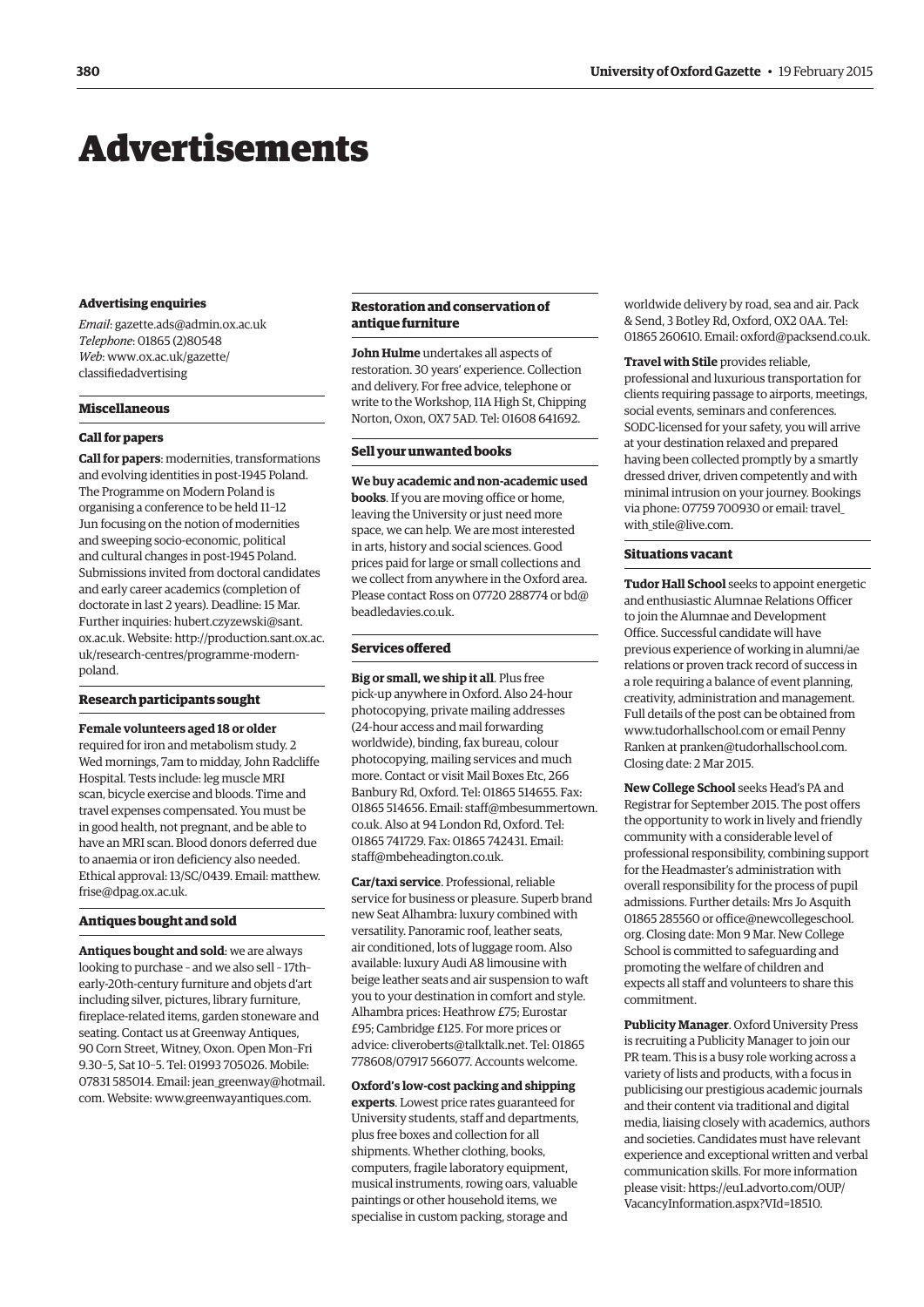# **House swaps**

**Stockholm–Oxford**: Aug 2015–Jul 2016. Visiting Swedish academic family looking for a swap. We have a spacious fully furnished (135 sqm) 3-bedroom flat in the heart of the Old Town with a view of the Royal Castle. Looking for a 3-bedroom accomodation in Oxford for swap or for rent. Car swap considered. View [at www.redappleapartments.com/stockholm/](www.redappleapartments.com/stockholm/en/apartmentdetail/view/idapartment/1349) en/apartmentdetail/view/idapartment/1349. Please email jaan.paju@juridicum.su.se for further info.

# **Flats to let**

**Central north Oxford**, Woodstock Rd. Beautiful flat with 2 double bedrooms and 2 bathrooms. £1,600 pcm plus utilities and council tax. Ideal for University, Jericho and city centre. Available for 1 year or longer from [Jul 2015. Contact: marina.dealarcon@prm.](mailto:marina.dealarcon@prm.ox.ac.uk) ox.ac.uk.

**Available from 7 Mar** for £995 pcm: spacious 2-bedroom (double and single/study) furnished apartment self-contained within the Quaker Meeting House which is a busy centre for Quaker and other activities. The property is wonderfully positioned on St Giles' and would appeal to professionals or postgraduates (couples welcome). Please call Leaders Ltd on [01865 764533 or email headington@leaders.](mailto:headington@leaders.co.uk) co.uk to arrange a viewing.

**Superb studio flat** over 2 floors near Brookes University, hospitals, South Parks etc. OX4 1PD. Unique, architect-designed top-floor studio, light, quiet, polished wood floor, Turkish rugs, real-flame fireplace, Habitat furniture, leather sofas, French doors on to huge rooftop balcony. Modern kitchen (washing machine, drier, dishwasher), marble-tiled 1st-floor shower/toilet, own entrance via spiral staircase from garden. £1,100 pcm low (band A) council [tax. Tel: 244260 or email tanya.garland.37@](mailto:tanya.garland.37@gmail.com) gmail.com for photos.

## **Accommodation offered**

#### *Graduate Accommodation Office*

The Graduate Accommodation Office provides affordable accommodation to full-time graduate students of the [University. Please see www.admin.ox.ac.](www.admin.ox.ac.uk/graduateaccommodation) uk/graduateaccommodation. Academic visitors, staff and part-time students may wish to register for Student Pad, a website where private landlords advertise for tenants associated with the University: www.oxfordstudentpad.co.uk.

**Scott Fraser** – market leaders for quality Oxfordshire property. Selling or letting, buying or renting, we are here to help. Visit www. [scottfraser.co.uk for more information or call:](www.scottfraser.co.uk) 

Oxford sales: 01865 759500; Witney sales: 01993 705507; Headington lettings: 01865 761111; Summertown lettings: 01865 554577; East Oxford and student lettings: 01865 244666; Witney lettings 01993 777909.

## **Affordable accommodation available**.

Academics, parent or students looking for a nice place to stay. Short- or long-term. B&B or self-catering rooms, which are all personally visited to offer quality accommodation in welcoming private homes in many Oxford locations. B&B from £28/night or £190/wk, all-inclusive. Long-term discount available. TV, free wireless internet, tea/coffee facilities, use of microwave. Linen and towels. For information, tel: 01865 435229, email: info@ [abodesuk.com o](mailto:info@abodesuk.com)r v[isit: www.abodesofoxford.](www.abodesofoxford.com) com.

# **Accommodation sought**

**Mature female academic** seeks short-term accommodation in or near Oxford for the working week only. Please telephone 07751 157117.

# **Self-catering apartments**

**OxfordShortlets** offers a portfolio of highquality, self-catering, short-let properties as an excellent alternative to hotel, guesthouse or bed and breakfast accommodation in Oxford and surrounding villages. Wide selection of quality homes available for short-stay lets from 1 week to several months. OxfordShortlets caters for professional individuals, groups or families visiting Oxford for holiday, business, academic and relocation purposes or for temporary accommodation between homes. Tel: 01865 311696. Fax: 01865 511010. Email: admin@oxfordshortlets.co.uk. Web: www.oxfordshortlets.co.uk.

**Visiting Oxford?** Studio, 1-, 2- and 3-bed properties conveniently located for various colleges and University departments. Available from 1 week to several months. Apartments are serviced, with linen provided and all bills included. Details, location maps and [photos can be found on our website at www.](www.shortletspace.co.uk) shortletspace.co.uk. Contact us by email on stay@shortletspace.co.uk or call us on 01993 811711.

**Sunny north Oxford studio apartment** with parking available for short/medium-term lets, ideal for 1 person. Immaculate newly built with French doors opening onto south-facing garden. Wi-Fi/TV provided. Lounge/dining area, fully equipped kitchenette with fridge/ freezer/hob/microwave. Separate access with own hallway including washer/drier, beautiful bathroom with shower. Fresh linen regularly, £60 per night, bills included, minimum 3 nights. £25 surcharge for second person. Email: enquiries@studioflatnorthoxford.com. Tel: 0044 (0)7764 574700.

# **Holiday lets**

**Midhurst**. Romantic, primitive, 2-bedroom gamekeeper's cottage up a muddy farm track in national park at the foot of the South Downs. Open fire, polished floor, simple kitchen; dishwasher, washing machine; broadband, no TV, large study. On own 190-acre organic farm – woods, valleys, river, bluebells, deer. Available weekends; discounts for junior academics. Pictures at www. [wakehamfarm.com o](www.wakehamfarm.com)r e[mail haroldcarter@](mailto:haroldcarter@mac.com) mac.com.

**Cornwall**, cottage and restored chapel in quiet hamlet on South-west Coastal Footpath within 100m of the sea and minutes from Caerhays and Heligan. Each property sleeps 6. Comfortably furnished, c/h, wood burner and broadband. Ideal for reading, writing, painting, walking, bathing, bird watching. Beautiful beach perfect for bucket and spade family holidays. Short winter breaks available from £200. Tel: 01865 558503 or 07917 864113. Email: gabriel.amherst@btconnect.com. See: www.cornwallcornwall.com.

**In the middle of open fields** high up in the Coed y Brenin forest near Dolgellau, southern Snowdonia, restored and extended former forester's cottage. Many walks from the door, superb mountain biking with trails suitable for the inexperienced (bike rentals available nearby), diverse birdlife, beaches 25 minutes. Warm, comfortable, well equipped, light, secluded and extremely quiet. Wood-burning [stove. Wi-Fi. Sleeps 6–8. More details at www.](www.myew.co.uk) myew.co.uk or from 01865 339967.

**Tuscany**: beautiful stone-built house with garden/BBQ. Sleeps 2–6. Peaceful location; stunning views of medieval hilltop village, Roccatederighi, (within walking distance) with restaurants and services. 1½ hours from Pisa airport; 35 mins from the coast with miles of free public beaches and pine groves; 20 mins to lake. £500–£700 pw high season depending on numbers; good reductions outside summer peak times. Contact David Haenlein: 07751 434267; david@haenlein.co.uk.

# **France: Charente/Dordogne border**.

Fully restored, early-19th-century luxurious house on top of hill in Villebois-Lavalette. 5 bedrooms (4 with modernised en-suite bathrooms); 2 bedrooms are interconnected and could be family suite. We do limit the number of guests to 8 (including children). Heated swimming pool 5m x 10m. Available early-Jun to mid-Oct, £1,500 pw. Website: www.villeboisien.com (contact email address: hughdowsett@yahoo.com or through website).